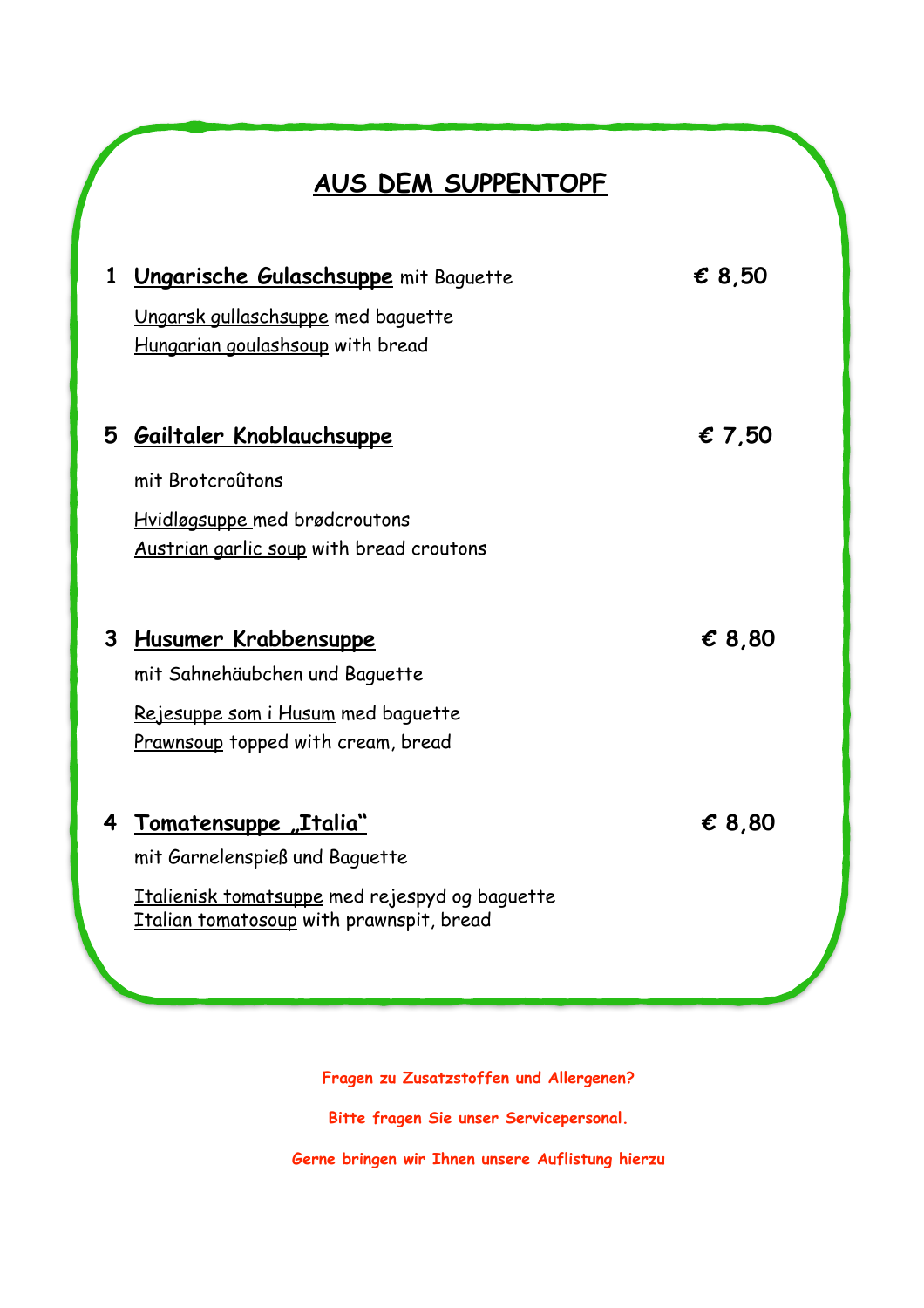# **VORSPEISEN UND KLEINE GERICHTE**

|    | 310 Chips & Salsa                                                                                                                                    | $\epsilon$ 5,60  |
|----|------------------------------------------------------------------------------------------------------------------------------------------------------|------------------|
|    | Mais-Chips mit roter mexikanischer Salsa                                                                                                             |                  |
|    | Majs-chips med mexikansk Salsa<br><u>Cornchips with mexican salsa</u>                                                                                |                  |
|    | 312 Chips & Guacamole                                                                                                                                | € 7,50           |
|    | warme Mais-Chips mit Avocadopüree                                                                                                                    |                  |
|    | <u> Majs-chips with husets egen Guacamole</u><br><u>Cornchips with homemade Guacamole</u>                                                            |                  |
|    | $9\frac{1}{2}$ Avocado<br>gefüllt mit Nordseekrabben, Cocktailsauce, Baguette und Butter                                                             | € 10,90          |
|    | $\frac{1}{2}$ Avocado fyldt med rejer, cocktailsovs, baguette og smør<br>$\frac{1}{2}$ Avocado filled with prawns, cocktailsauce, bread and butter   |                  |
|    | 316 Tacos Yucatan                                                                                                                                    | $\epsilon$ 12,30 |
|    | 2 Maistortillas mit Spinat gefüllt und mit mexicanischer Salsa<br>und mit Käse überbacken                                                            |                  |
|    | 2 Majstortillas fyldt med spinat, gratineret med mexikansk salsa og ost<br>2 corntortillas filled with spinach, topped with mexican salsa and cheese |                  |
|    | <u>96 Ziegenkäse mit Honig überbacken</u><br>auf einem Salatbett mit Walnusskernen, dazu Baguette                                                    | $\epsilon$ 11,40 |
|    | Gedeost gratineret med honning på salat med valnødder, og baguette<br>goat's cheese topped with honey on saladbed with walnutkernels, bread          |                  |
| 32 | Gebackener Camembert                                                                                                                                 | € 11,80          |
|    | mit frittierter Petersilie, Preiselbeeren, Baguette und Butter                                                                                       |                  |
|    | Eniturectect comembert med best pensille tyttebon bequette es cman                                                                                   |                  |

Friturestegt camembert med bagt persille, tyttebær, baguette og smør fried camembert with fried parsley, cranberry, bread and butter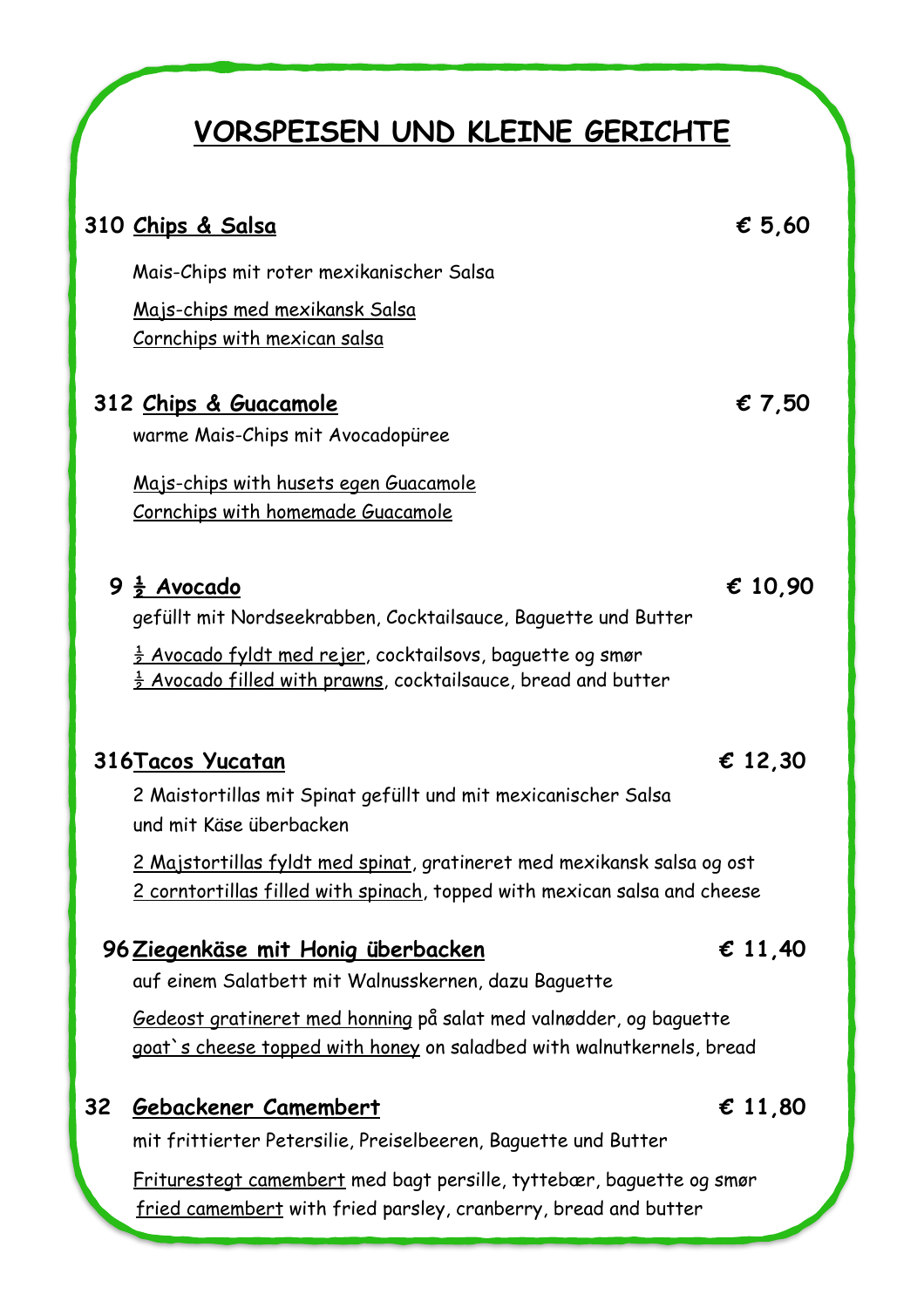| А<br>۱ı<br>ے<br>, | $\mathbf{L}$<br>L<br>L |
|-------------------|------------------------|
|                   |                        |

| 124 Caprese                                                                                                                                                                                                     | € 10,20          |
|-----------------------------------------------------------------------------------------------------------------------------------------------------------------------------------------------------------------|------------------|
| Mozarella mit Tomaten, Basilikum, Olivenöl, Balsamico, Brot                                                                                                                                                     |                  |
| mozarella med tomater, basilikum, olivenolie, balsamico, baguette<br>mozarella with tomato, basil, oliveoil, balsamico, bread                                                                                   |                  |
| 323 Beerenschmaus<br>Wildkräutersalat mit Cherry-Tomaten, Mozzarella, kandierten                                                                                                                                | € 14,90          |
| Haselnüssen, marinierte Blaubeeren                                                                                                                                                                              |                  |
| Salat af vilde urter, med cherry tomater, Mozzarella,<br>kandiserede hasselnødder og marinerede blåbær<br>salad of wild herbs, with cherry tomatoes, Mozzarella, candied hazelnuts<br>and marinated blueberries |                  |
| <u>mit Hähnchenspieß</u>                                                                                                                                                                                        | $\epsilon$ 19,10 |
| 40 Thunfischsalat                                                                                                                                                                                               | $\epsilon$ 13,40 |
| Eisbergsalat mit Thunfisch, Tomaten, Ei, Essig + Öl Dressing, Baguette                                                                                                                                          |                  |
| Icebergsalat med tunfisk, tomater, æg, eddike + olie dressing, baguette<br>Iceberg with tuna, tomato, egg, vinegar/oil dressing, bread                                                                          |                  |
| 322 Großer Salat mit gebratenen Putenbruststreifen<br>mit Früchten, Cocktaildressing und Baguette                                                                                                               | € 15,50          |
| Stor salat med kalkunkød i strimler, frugt, cocktaildressing og baguette<br>big salad with pieces of fried turkey, fruits, cocktail dressing and bread                                                          |                  |
| 129 Griechischer Naschteller                                                                                                                                                                                    | € 15,40          |
| Hirtenkäse, Zwiebeln, gefüllte WeinblätterTsatziki, Peperoni,                                                                                                                                                   |                  |
| Oliven, Paprika, Krautsalat, Tomate und Brot                                                                                                                                                                    |                  |
| hyrdeost, tomater, løg, tsatziki, peperoni, oliver, paprika, coleslaw + baguette<br>goat cheese, onions, tomatoes, tsatziki, pepperoni, olives, paprika, coleslaw, bread                                        |                  |
| <u>188 Bayerischer Wurstsalat</u><br>Kalbfleischwurst, Zwiebeln, Paprika, Essig + Ol Dressing,Baguette                                                                                                          | € 13,50          |
| <u>kødpølse, løg, paprika,</u> eddike + olie dressing og baguette<br>vealsausage, onion, peppers, vinegar/oil dressing, Baguette                                                                                |                  |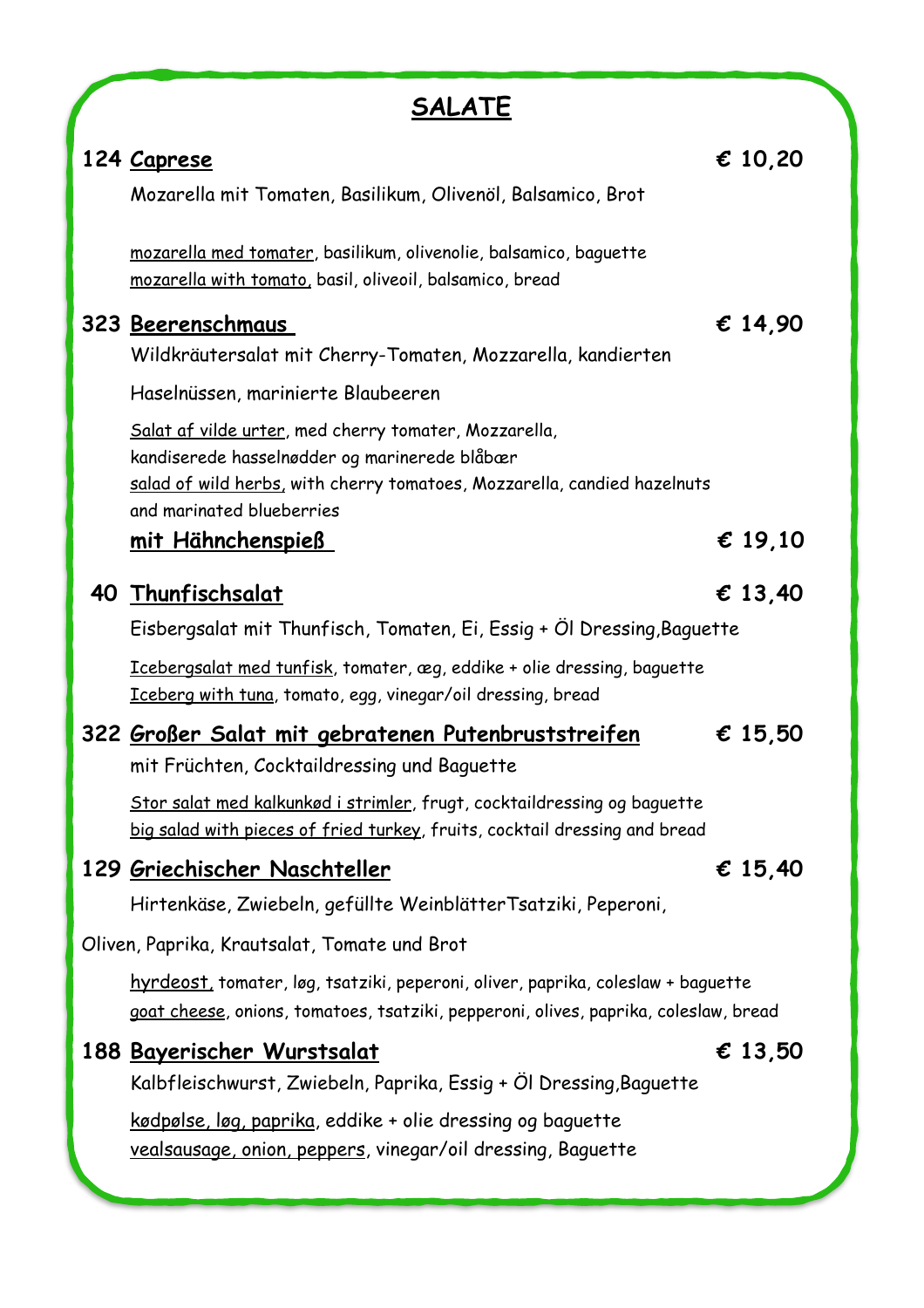# **PASTA**

|     | 23 Spaghetti Bolognese mit Parmesan                                                                                                                                                                                           | $\epsilon$ 13,20 |
|-----|-------------------------------------------------------------------------------------------------------------------------------------------------------------------------------------------------------------------------------|------------------|
|     | Spaghetti bolognese med parmesan ost<br>Spaghetti Bolognese with parmesan cheese                                                                                                                                              |                  |
|     | 37 Bandnudeln "Bamboo"<br>Bandnudeln mit Gemüse und gebratener Putenbrust<br><u>Tagliatelle "Bamboo" (stærk) med grøntsager og kalkunkød i strimler</u><br><u>Tagliatelle "Bamboo" (hot) with vegetables and fried turkey</u> | € 17,90          |
|     | 102 Spaghetti in Olivenöl<br>mit Knoblauch, Chili, Petersilie und Parmesan<br>Spaghetti i olivenolie med hvidløg, chili, persille og parmesan ost<br>Spaghetti in olive oil with garlic, chili, parsley and parmesan cheese   | € 12,20          |
|     | 101 zusätzlich mit Garnelen<br><u>med rejer til</u><br>as well with prawns                                                                                                                                                    | € 19,90          |
| 149 | Bandnudeln mit Lachs<br>Tagliatelle med laks<br>tagliatelle with salmon                                                                                                                                                       | € 17,40          |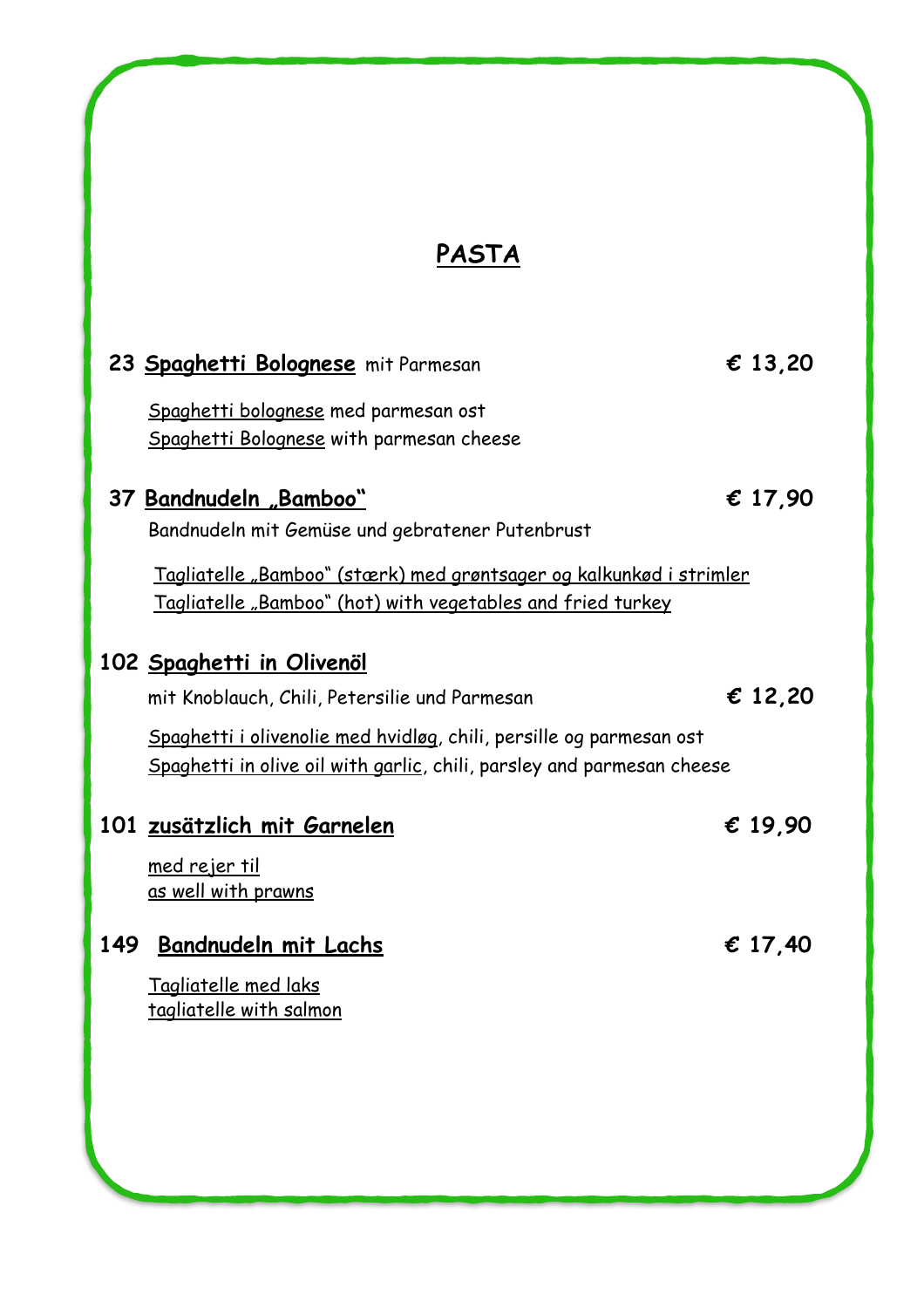# **MEXIKANISCH**

### **318 POPPERS € 8,70**

5 Stk. grüne Chili-Jalapeno-Hälften, im Knuspermantel gebacken, mit Cheddar-Cheese gefüllt, dazu mexikanische Salsa und Baguette

5 Stk. chili-jalapenos fyldt med Cheddar cheese, mexikanske Salsa og 5 chili-jalapenos stuffed with cheddar cheese, mexican salsa, bread

### **319 CHICKEN WINGS "HOT AND SWEET" € 14,80**

mit Chilisauce und Süßkartoffelpommes

Chicken Wings med chilisovs og sød kartofel pommes frites Chicken Wings with chilisauce and sweet potato fries

### **342 Chili con Carne € 18,00**

pikantes Rinderhackfleisch mit roten Bohnen, mit Käse überbacken, dazu Brot und ein kleiner "Mutti" Salat

Chili con Carne gratineret med ost, baguette og salat

| Chili con Carne topped with melted cheese, bread and salad                                                                                                                                                                   |                  |  |  |
|------------------------------------------------------------------------------------------------------------------------------------------------------------------------------------------------------------------------------|------------------|--|--|
| 331 TACOS TEX-MEX STYLE                                                                                                                                                                                                      | $\epsilon$ 18,00 |  |  |
| 3 Maistortillas gefüllt mit Picadillo, Schweinefiletstreifen und                                                                                                                                                             |                  |  |  |
| Putenbruststreifen, mit Salsa Mexicana und Käse überbacken, dazu Reis                                                                                                                                                        |                  |  |  |
| 3 Majstortillas fyldt med Picadillo, strimlet svinekod og strimlet kalkunkod,<br>med mexikansk salsa, gratinieret med ost, ris til<br>3 corntortillas filled with picadllo, pork and turkey, mexican salsa, melted<br>cheese |                  |  |  |
| 335 Burrito de Pavo                                                                                                                                                                                                          | € 17,40          |  |  |
| eine große Weizentortilla gefüllt mit besonders zubereiteten                                                                                                                                                                 |                  |  |  |
| Putenbruststreifen, mit Salsa Mexicana und Käse überbacken, Reis                                                                                                                                                             |                  |  |  |
| En stor hvedetortilla fyldt med special tilberetet kalkunkod, gratineret ost                                                                                                                                                 |                  |  |  |

mexikansk salsa og ris

One big wheattortilla filled with special made turkey, salsa mexicana, melted cheese and rice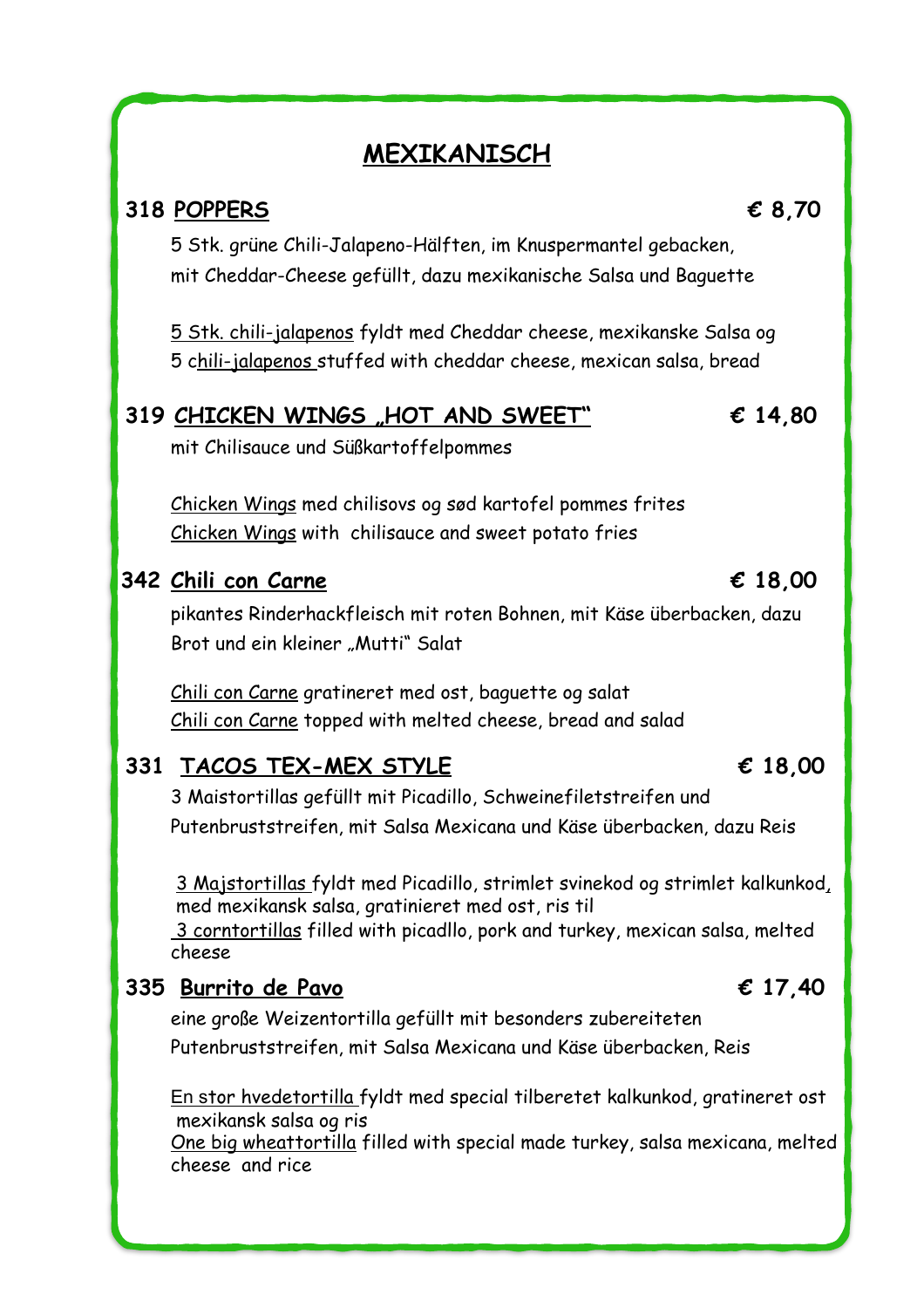# **FISCH UND SCHALENTIERE**

### **75 Hausgebeizter Lachs € 16,00**

auf Toast, mit Senf-Dill-Sauce

Husets egen gravad laks på toast med sennep-dill-sovs Homemade pickled salmon on toast with honey-mustard-sauce

### **25 Muschelpfanne € 16,80**

Miesmuscheln in halber Schale, mit Kräuterbutter gratiniert, dazu Baguette

muslinger gratineret med kryddersmør, baguette mussels from the baltic sea in herb-garlic-butter, bread

### **24 Garnelen "Mafiosi" € 19,90**

-in Olivenöl, mit viel Knoblauch und Chili- dazu Baguette und Eisbergsalat

Rejer i olivenolie med hvidløg og chili, baguette og salat prawns in oliveoil with garlic and chili, bread and salad

### **10 Frische Nordseekrabben € 22,50**

mit verschiedenen Soßen und Bratkartoffeln

Friske Nordsørejer med forskellige sovse og brasede kartofler Fresh north sea shrimps with 2 different sauces and fried potatoes

### **13 Matjesfilet "Hausfrauenart" € 19,00**

in saurer Sahne mit Äpfeln und Zwiebeln, Bratkartoffeln

Matjesfilet i sur-fløde med æbler og løg, brasede kartofler white herring (matie) in sour cream with apple and onion, fried potatoes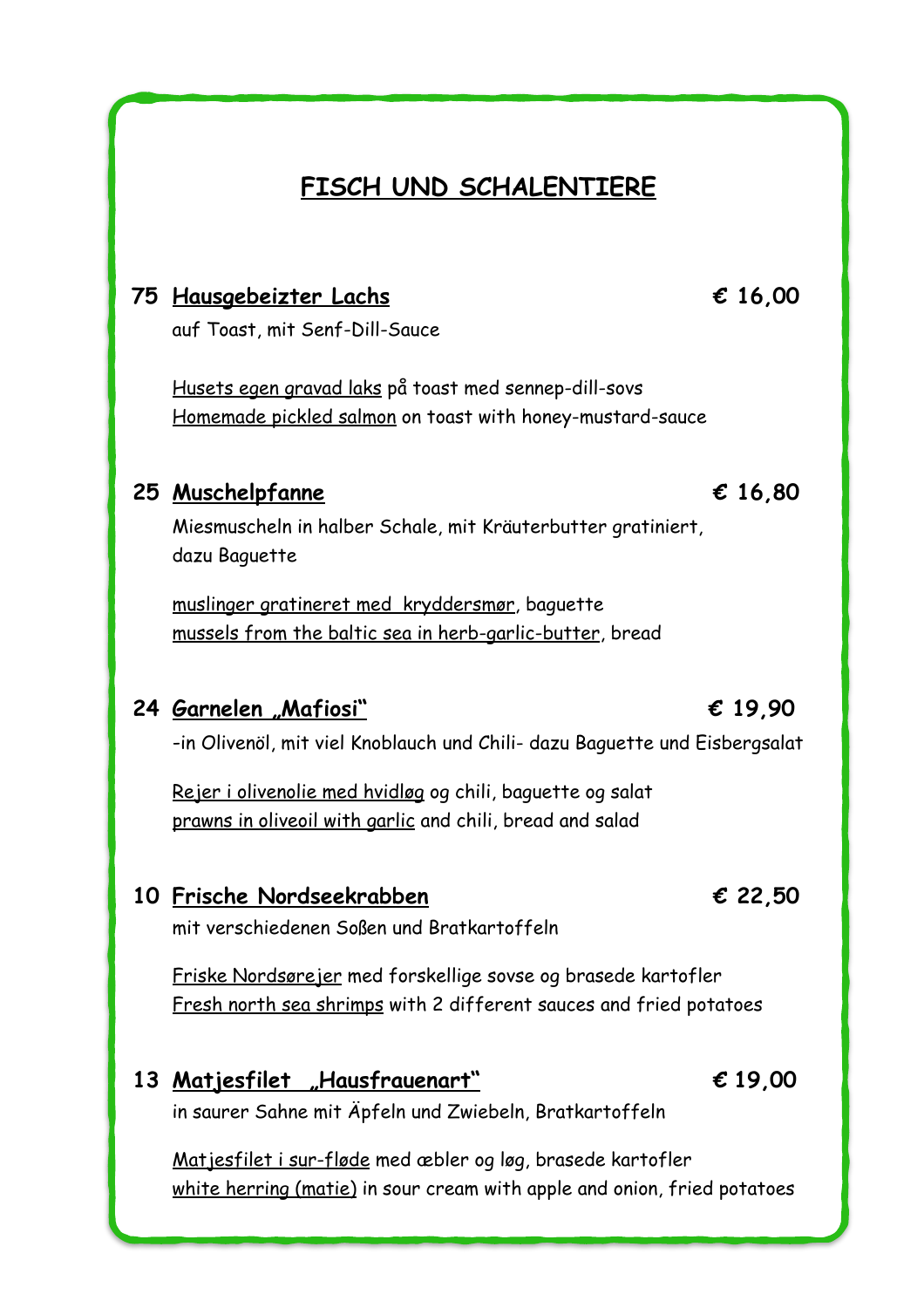### **33 Hausgemachtes Labskaus € 17,80**

mit Spiegelei, Rollmops, Kräuterhering und Rote Bete

Husets Labskaus med, spejlæg, rollmops, kryddersild og rødbeder Homemade Labskaus with fried egg, sweet-sour herring and rootbeet

### **12 Hausgemachte saure Heringe** mit Bratkartoffeln **€ 17,00**

Husets egen stegte sild i eddike med brasede kartofler homemade pickled herrings with fried potatoes

### **178 Fischpfanne € 22,20**

Filets von Edelfischen, Sc. Remoulade, Bratkartoffeln und Eisbergsalat mit Essig/Öl Dressing

forskellige fiskefileter, med remoulade, brasede kartofler og icebergsalat different fillets of fish, sc. remoulade, fried potatoes and iceberg salad

### **35 Schollenfilet "Büsumer Art" € 23,70**

mitSpeck, Nordseekrabben, Bratkartoffeln und Gurkensalat

 Rødspættefilet med bacon, nordsørejer, brasede kartofler og salat Fillet of fried plaice with bacon, north sea shrimps, fried potatoes, cucumber salad

### **<sup>202</sup> Gebratenes Lachsfilet auf Blattspinat € 20,10**

Sc. Hollandaise und Kroketten

Stegt laksefilet på bladspinat, sauce hollandaise og kroketter fried fillet of salmon on spinachbed,sc. hollandaise and croquettes

### **88 Kapitänschmaus € 22,80**

Graved Lachs mit Senf-Dill Dressing, Nordseekrabben, Matjesfilet mit "Hausfrauensauce", dazu Bratkartoffeln

gravad laks med sennep-dill-sovs, nordsørejer, matjesfilet med "Hausfrauensauce", brasede kartofler

"Captain's favourite" pickled salmon with honey-mustard.sauce,

north sea shrimps, white herring with "Hausfrauensauce", fried potatoes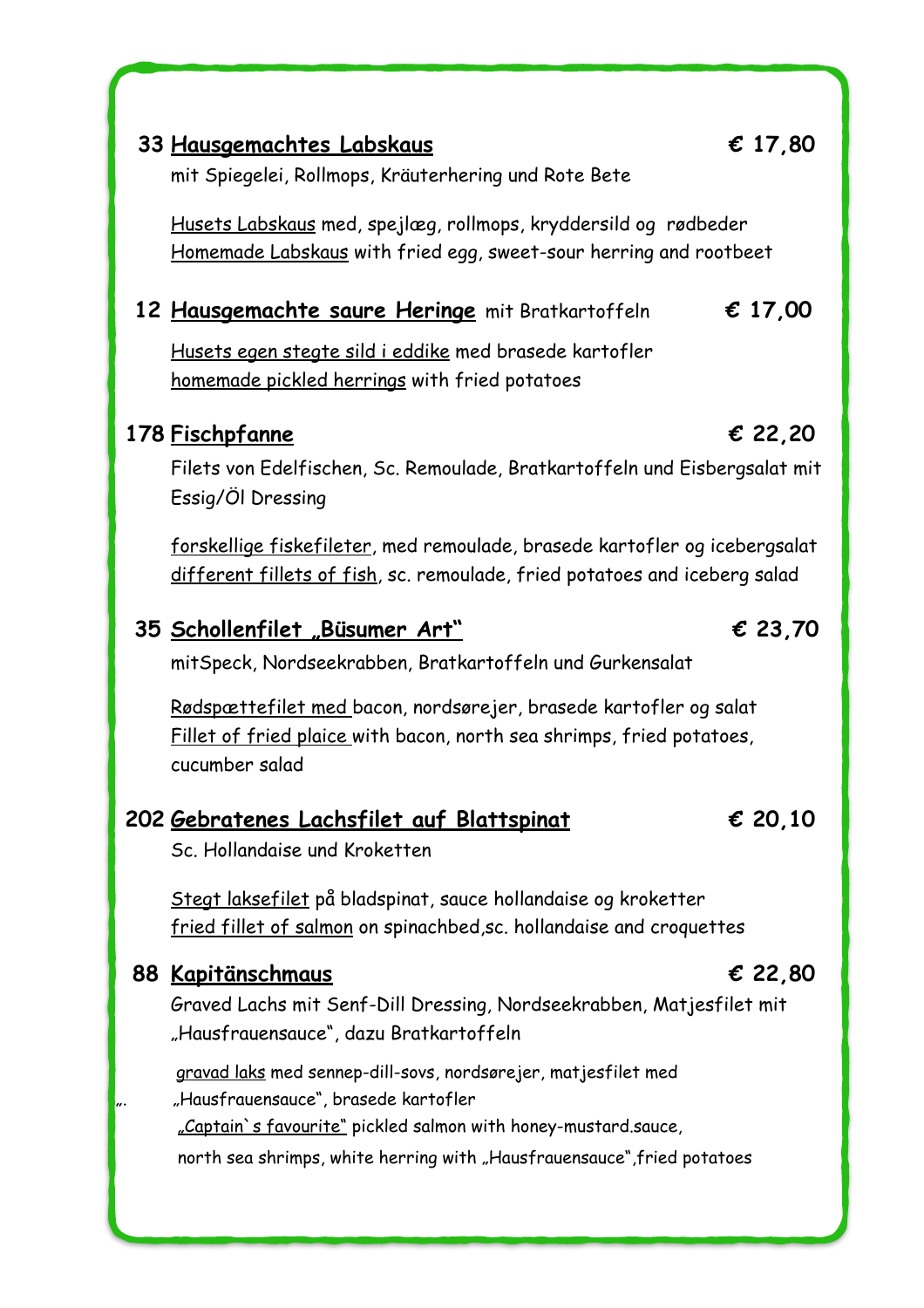# **FLEISCHGERICHTE**

| <u> 16 Hausgemachtes Sauerfleisch</u>                                                                                                           | € 17,50          |
|-------------------------------------------------------------------------------------------------------------------------------------------------|------------------|
| mit Bratkartoffeln                                                                                                                              |                  |
| Husets egen surrib med brasede kartofler<br>homemade cold pickled meat with fried potatoes                                                      |                  |
| 20 Schnitzel "Wiener Art"                                                                                                                       | € 19,00          |
| mit Bratkartoffeln und Salat                                                                                                                    |                  |
| Schnitzel "Wiener Art" med brasede kartofler og salat<br>Schnitzel "Wiener Art"with fried potatoes and salad                                    |                  |
| <u> 139 Jägerschnitzel</u>                                                                                                                      | € 19,50          |
| mit Champignon-Rahmsauce und Kroketten                                                                                                          |                  |
| Jägerschnitzel med champignon-fløde-sovs og kroketter<br>Jägerschnitzel with mushroomsauce and croquettes                                       |                  |
| 90 Schnitzel "Holstein"                                                                                                                         | € 19,40          |
| mit Spiegelei, Bratkartoffeln und gemischten Salat                                                                                              |                  |
| Schnitzel "Holstein" med spejlæg, brasede kartofler og salat<br>Schnitzel "Holstein" with fried egg, fried potatoes and salad                   |                  |
| 89 Sambalschnitzel                                                                                                                              | $\epsilon$ 19,50 |
| mit feuriger Sambal-Hollandaise, Pommes frites und Salatbeilage                                                                                 |                  |
| Sambalschnitzel med staerkt sambal hollandaise, pommes frites og salat<br>Sambal escalope with fiery sambal hollandaise, French fries and salad |                  |
| 113, Börsenkellertopf"                                                                                                                          | € 22,70          |
| 3 kleine Steaks mit Zwiebeln, Champignons, Spiegelei und Bratkartoffeln                                                                         |                  |
| 3 små steaks med løg, champignon, spejlæg og brasede kartofler<br>3 little steaks with onion, champignon and fried egg, fried potatoes          |                  |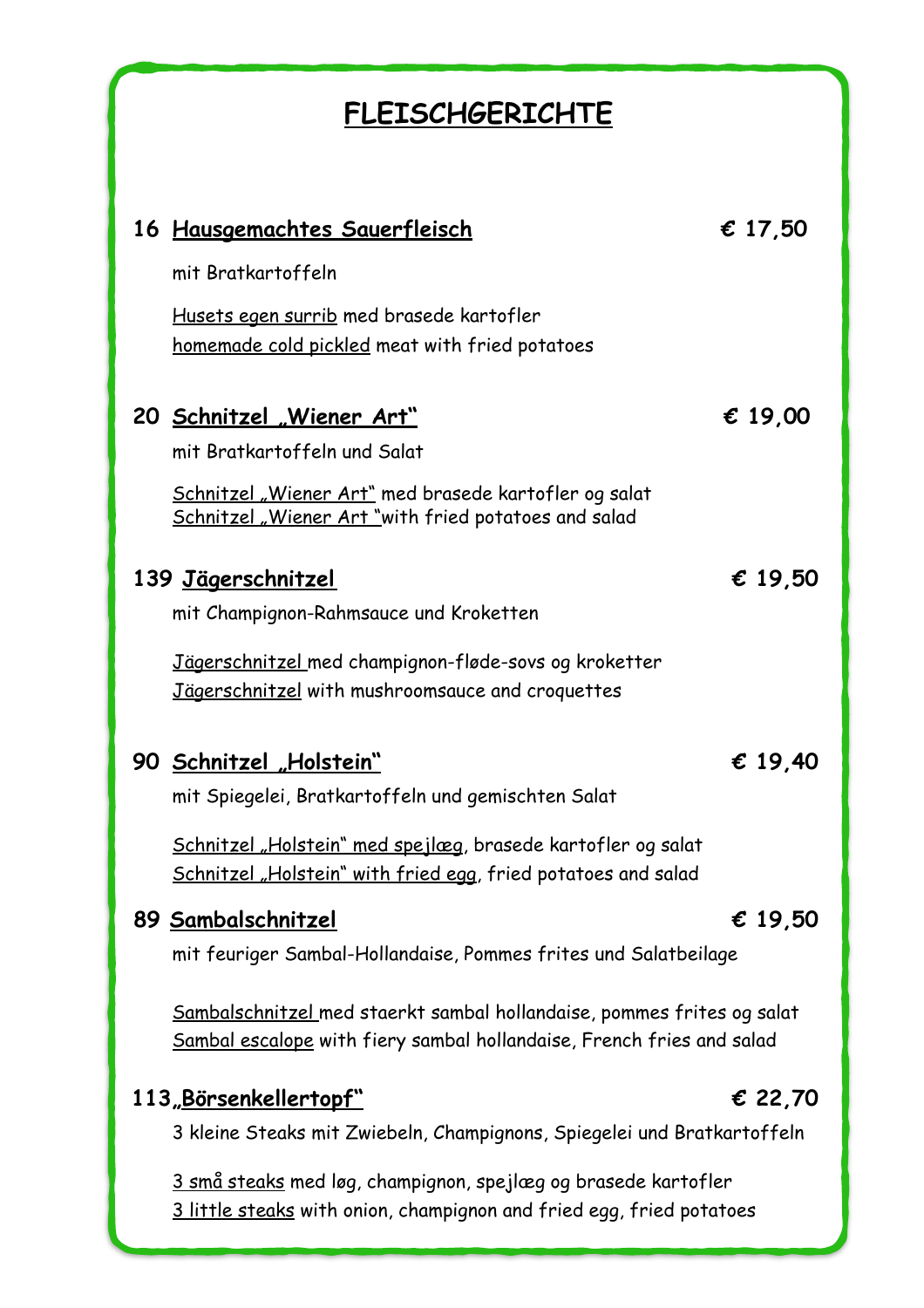| 51 Putensteak<br>mit Blattspinat, Sc. Hollandaise und Kroketten                                                                      | € 17,00 |
|--------------------------------------------------------------------------------------------------------------------------------------|---------|
| Kalkunsteak med bladspinat, sauce hollandaise og kroketter<br>Turkeysteak with spinach, sc. hollandaise and croquettes               |         |
| 41 Schweinemedaillons                                                                                                                | € 24,30 |
| Champignon-Rahmsauce, Kroketten und gemischter Salat                                                                                 |         |
| Svinemedailloner i champignon-fløde-sovs, kroketter og salat<br><u>medaillons of pork with mushroom-sauce</u> , croquettes and salad |         |
| 43 Grillhaxe                                                                                                                         | € 21,00 |
| mit Krautsalat und Knödeln, süßer Senf                                                                                               |         |
| Grillhaxe/Skank med coleslaw og knödeln, sød sennep<br><u>grilled leg of pork</u> with coleslaw and dumplings, sweet mustard         |         |
| Rumpsteak "Mafiosi" (250gr)<br>34                                                                                                    | € 30,20 |

### in Olivenöl mit Knoblauch, Chilies und Petersilie, Brot und Eisbergsalat mit Essig/Öl Dressing

Rumpsteak "Mafiosi" (250gr) i olivenolie med hvidløg, chilies og persille, baguette og icebergsalat med eddike/olie dressing Rumpsteak "Mafiosi" (250gr) in oliveoil with garlic, chilie and parsley, bread and iceberg with vinegar/oil dressing

### **55 Rumpsteak (250gr) € 30,20**

mit Zwiebeln, Kräuterbutter, Bratkartoffeln und gemischtem Salat

Rumpsteak (250gr) med løg, kryddersmør, brasede kartofler og salat Rumpsteak (250gr) with onion, herb-butter, fried potatos and salad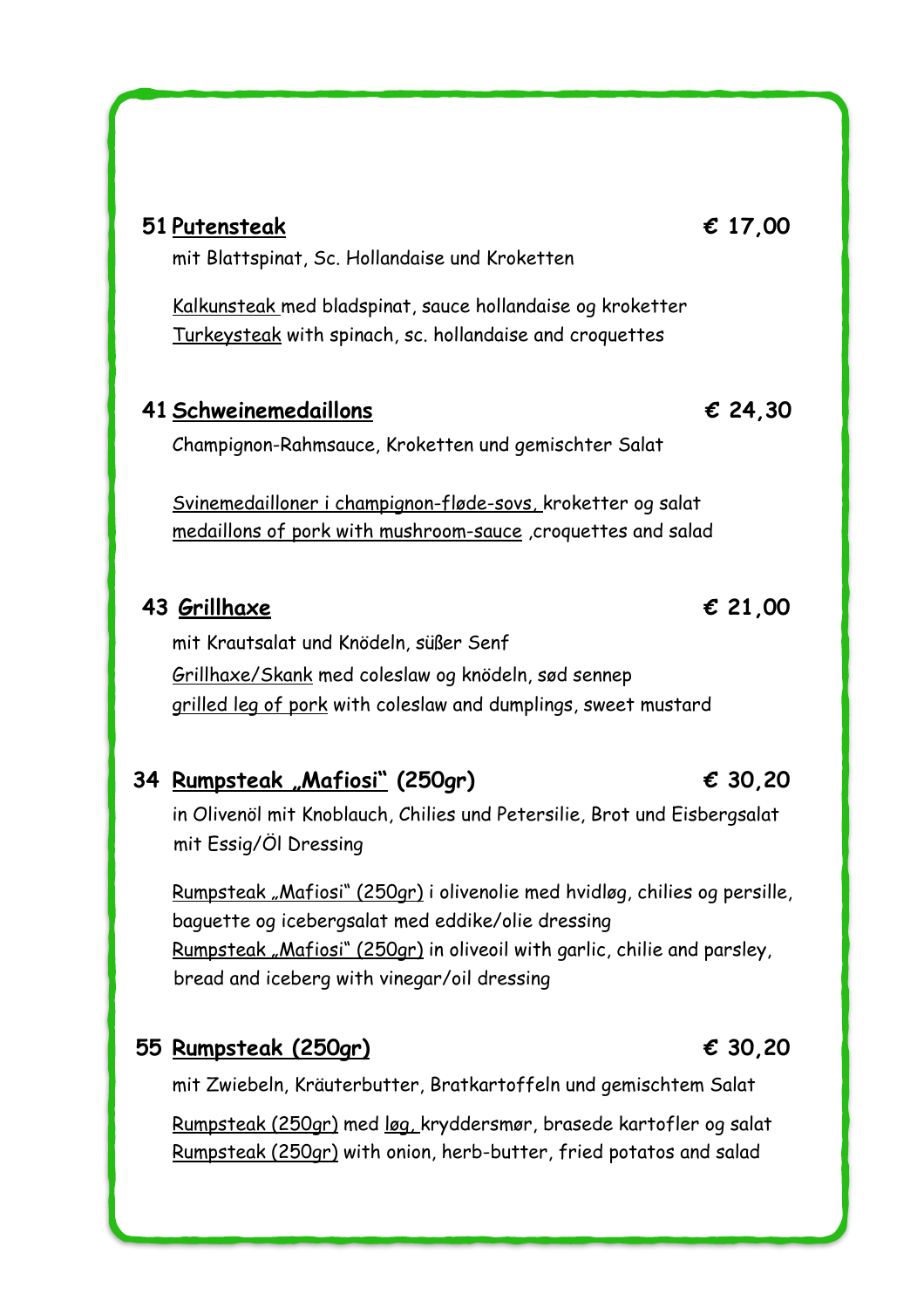# **DESSERT**

 **31 Vanilleeis mit heißen Rumkirschen € 8,50**

# Vanilleis med varme romkirsebær vanilla ice-cream with hot rum-cherries  **30 Hausgemachte "Rote Grütze"** mit flüssiger Sahne € **7,80** Husets egen "rødgrød" med fløde homemade "Rote Grütze" - cold stewed summer-fruits with cream **169 Himbeersorbet € 5,60** Hindbaersorbet rasberry sorbet **142 American pancake € 7,00** mit Maple-Walnut-Eis, Ahornsirup und Sahne Amerikansk pandekage med ahorn-valnødde-is,ahornsirup og fløde<br>American pancake with maple-walnut-icecream, maplesirup and cream **163 Tartufo mit Zabaionekern € 6,60 164 geeistes Tiramisu-Törtchen € 7,80**

mit einer Wolke aus Sahne, Schokosauce und Waffelröllchen iset Tiramisu med fløde, chokoladesovs og waffel Iced Tiramisu with whipped cream, chocolate sauce and waffle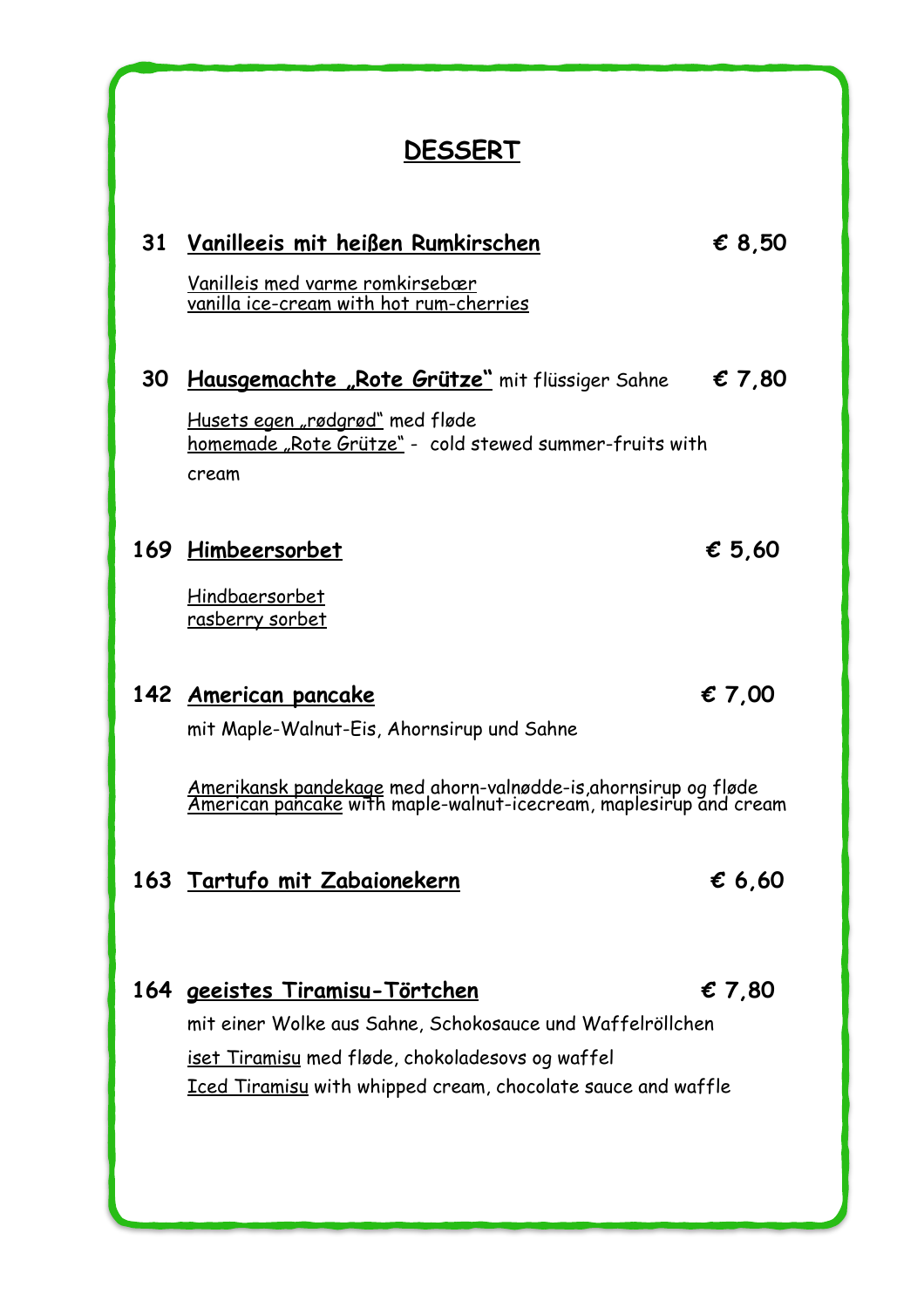

# **Unsere Weine**

# **Weißwein:**

| <u>"Harmonie de Gascogne" -</u> trocken      |              |                 |
|----------------------------------------------|--------------|-----------------|
| Colombelle, Sauvignon, Chardonnay)           | Glas 0,25    | $\epsilon$ 7,30 |
| Weingut Domaine de Pellehaut, Familie Beraut | Karaffe 0,5  | € 14,20         |
|                                              | Flasche 0,75 | € 20,50         |
|                                              |              |                 |
| <b>Grauburgunder</b> - trocken               | Glas 0,25    | € 7,70          |
| Markus Pfaffmann, Walsheim                   | Karaffe 0,5  | €14,60          |
| Pfalz                                        | Flasche 0,75 | € 21,90         |
|                                              |              |                 |
| Weyherer Michelsberg"- Riesling - trocken    |              |                 |
| Pfalz                                        | Glas 0,25    | € 10,90         |
|                                              | Karaffe 0,5  | € 21,70         |
|                                              | Flasche 0,75 | € 32,10         |
| Grüner Veltliner - Kabinett, trocken         |              |                 |
| Winzer Krems eG, Austria                     | Glas 0,25    | €7,80           |
|                                              | Karaffe 0,5  | € 15,30         |
|                                              | Flasche 0,75 | € 22,60         |
|                                              |              |                 |
| Weinschorle weiß, rot, rose`                 | $G$ las 0,2  | € 5,20          |
| weiß oder rose'<br>Prosecco                  | $G$ las 0,2  | € 5,20          |
|                                              |              |                 |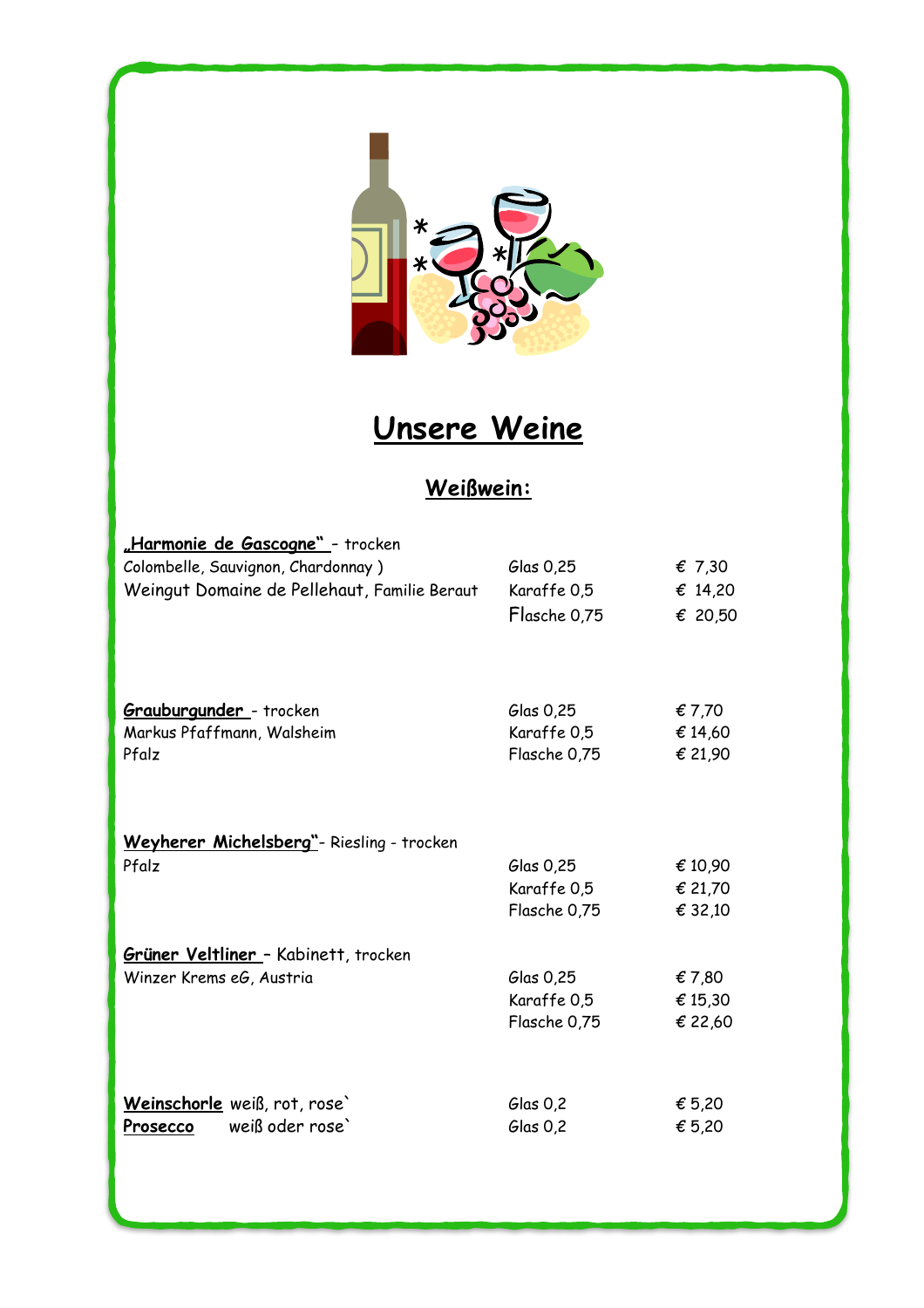### **Rose:**

| Giro rose - trocken                 |              |         |
|-------------------------------------|--------------|---------|
| Cabernet Sauvignon, Merlot & Shiraz | Glas $0.25$  | €9,90   |
| Weingut Kühling-Gillot              | Karaffe 0,5  | € 18,70 |
|                                     | Flasche 0,75 | € 29,60 |
| Pinot Grigio "blush"- halbtrocken   |              |         |
| Weingut Sartori                     | Glas 0,25    | €7,90   |
|                                     | Karaffe 0,5  | € 15,50 |
|                                     | Flasche 0,75 | € 23,20 |

### **Rotwein:**

| Banfi-Col Di Sasso - trocken                       |              |         |
|----------------------------------------------------|--------------|---------|
| Cabernet Sauvignon & Sangiovese                    | Glas 0,25    | €9,20   |
| Montalcino, Toskana                                | Karaffe 0,5  | € 18,30 |
|                                                    | Flasche 0,75 | € 26,90 |
|                                                    |              |         |
| <b>Blauer Zweigelt</b> - trocken                   |              |         |
| Winzer Krems eG, Austria                           | Glas 0,25    | € 9,10  |
|                                                    | Karaffe 0,5  | € 17,80 |
|                                                    | Flasche 0,75 | € 24,60 |
| <u>"Santa Ema" Merlot - trocken</u>                |              |         |
| D.O. Cachapoal Valley, Chile                       | Glas 0,25    | € 7,80  |
|                                                    | Karaffe 0,5  | € 15,10 |
|                                                    | Flasche 0,75 | € 22,80 |
| "Osborne" Tempranillo/Cabernet Sauvignon - trocken |              |         |
| Espana                                             | Glas 0,25    | €9,60   |
|                                                    | Karaffe 0,5  | € 18,40 |
|                                                    | Flasche 0,75 | € 27,10 |
|                                                    |              |         |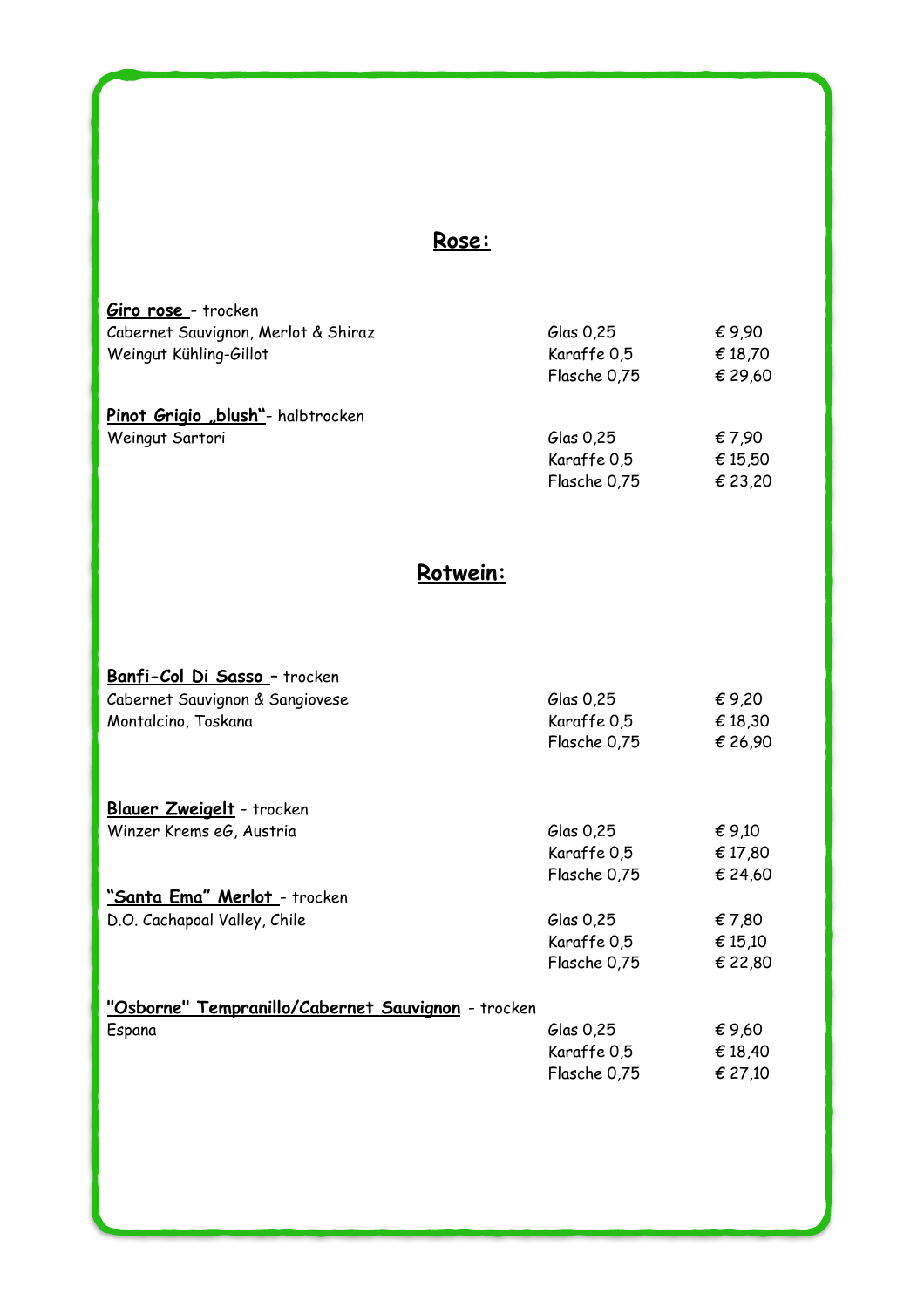# **Getränkekarte**

# **Bier & Co**

| vom Fass                    | 0,3             | 0.4    | 0.5    |
|-----------------------------|-----------------|--------|--------|
| Flensburger Pils vom Fass   | $\epsilon$ 3,20 | € 4.50 | € 5,20 |
| Flensburger Dunkel vom Fass | $\epsilon$ 3.20 | € 4,50 | € 5,20 |
| Alsterwasser / Radler       | $\epsilon$ 3,20 | € 4,50 | € 5,20 |

# **aus der Flasche**

| € 3,50 |
|--------|
| € 5,10 |
|        |
| € 3,50 |
| € 5,10 |
| € 3,50 |
|        |

# **Magenbitter**

| Underberg 2 cl     | € 2,60          |
|--------------------|-----------------|
| Gammel Dansk 2 cl  | $\epsilon$ 2,60 |
| Fernet Branca 2 cl | $\epsilon$ 2,60 |
| Dr. Nielsen 2 cl   | $\epsilon$ 2.60 |
| Ramazzotti 2 cl    | € 2,50          |
| Jägermeister 2 cl  | € 2,50          |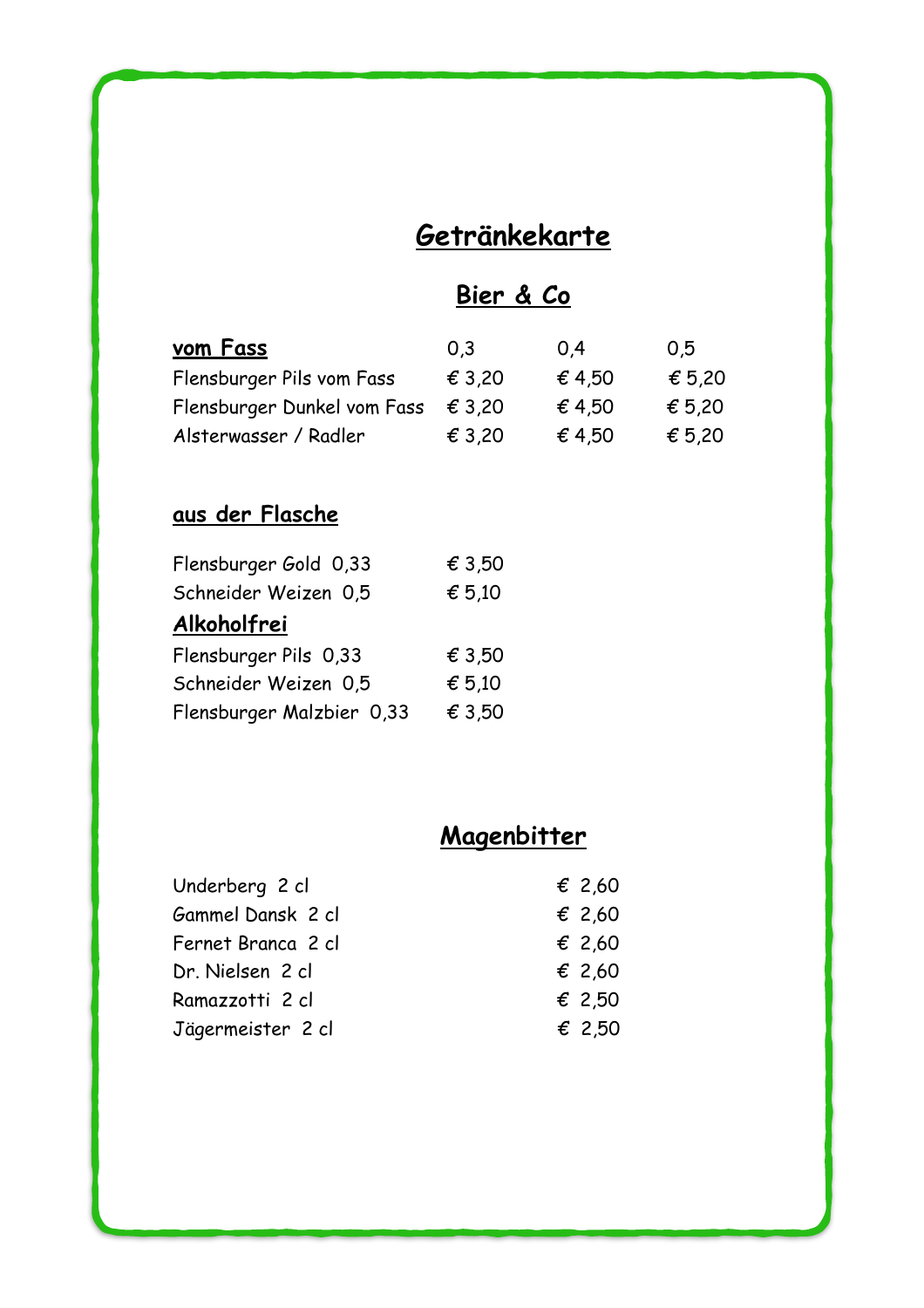# **Alkoholfreie Getränke**

| Apfelschorle, Johannisbeer-Schorle 0,2 € 2,90       |  |
|-----------------------------------------------------|--|
| Apfelschorle, Johannisbeer-Schorle $0,4$ $\in$ 4,75 |  |

**Almdudler** 0,35 € 3,10

|                    | Fritz Kola, Kola zuckerfrei, Zitronenlimo, Orangenlimo und Mischmasch |                 |
|--------------------|-----------------------------------------------------------------------|-----------------|
| 0.33 Liter Flasche |                                                                       | $\epsilon$ 3.50 |
| 0,5. Liter Flasche |                                                                       | €, 5,40         |

| Mineralwasser still, Mineralwasser medium 0,25        | € 2,90          |
|-------------------------------------------------------|-----------------|
| Mineralwasser 0,4                                     | € 4,75          |
| Mineralwasser 0,75                                    | € 6,90          |
|                                                       |                 |
| Schweppes Bitter Lemon, Tonic, Ginger Ale 0,2         | $\epsilon$ 2,80 |
| Orangensaft, Apfelsaft, Johannisbeernektar 0,2 € 2,90 |                 |

# **Aperitif**

| Campari 5 cl                    | $\epsilon$ 5,40 |
|---------------------------------|-----------------|
| Martini bianco, rosso, dry 5 cl | $\epsilon$ 5.40 |
| Sherry dry, medium 5 cl         | $\epsilon$ 5.40 |
| Sherry Bristol Cream 5 cl       | € 5.40          |
| Portwein 5 cl                   | $\epsilon$ 5.40 |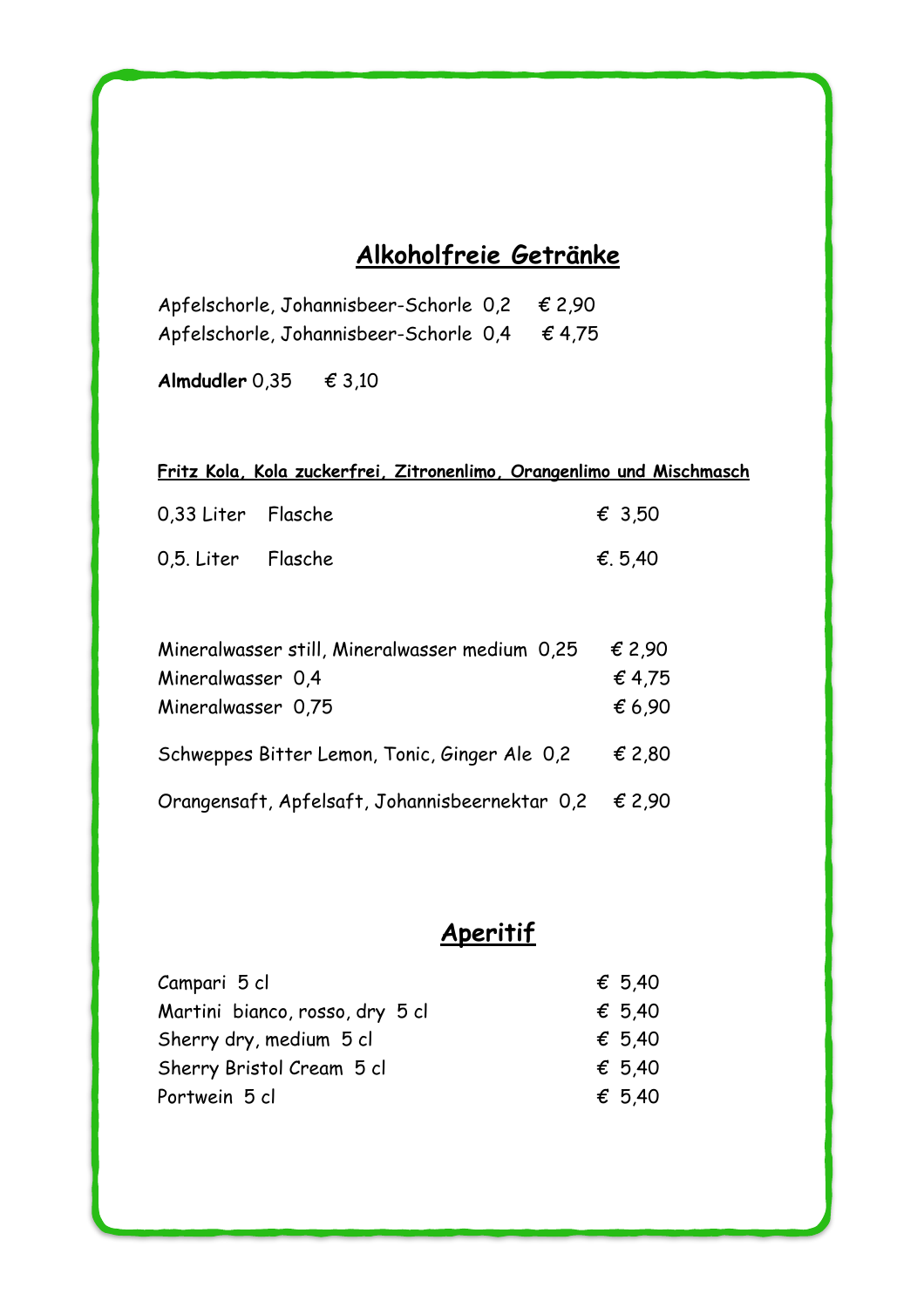# **Schnäpse**

| Oldesloer Korn 2cl                       | $\epsilon$ 2,10 |
|------------------------------------------|-----------------|
| Apfelkorn                                | € 2,60          |
| Malteser, Aalborger Jubiläumsaquavit 2cl | € 2,60          |
| Flensburger No. 6 2 cl                   | € 2,50          |
| Bommerlunder, Linie, Helbing 2 cl        | € 2,50          |
| Bommerlunder mit Pflaume                 | $\epsilon$ 2,90 |
| "Spökel" - Bommerlunder, Pflaume, Sahne  | $\epsilon$ 3,10 |
| Ouzo 2 cl                                | € 2,50          |

# **Cognac / Weinbrand**

| Mariacron 2 cl    | € 2,60          |
|-------------------|-----------------|
| Asbach Uralt 2 cl | $\epsilon$ 2,70 |
| Osborne 2 cl      | $\epsilon$ 2,90 |
| Metaxa 2 cl       | $\epsilon$ 3,20 |
| Remy Martin 2 cl  | € 3.60          |
| Carlos No. 1 2 cl | € 3.70          |

# **Obstbrände**

| Grappa 2 cl          | € 3.60 |
|----------------------|--------|
| Calvados 2 cl        | € 3.60 |
| Bailoni Marille 2 cl | € 3.40 |

## **Nusbaumer – Obstbrände aus dem Elsass**

|  | Framboise, Williamsbirne, Kirschwasser 2 cl |  |  |  | € 3,90 |
|--|---------------------------------------------|--|--|--|--------|
|--|---------------------------------------------|--|--|--|--------|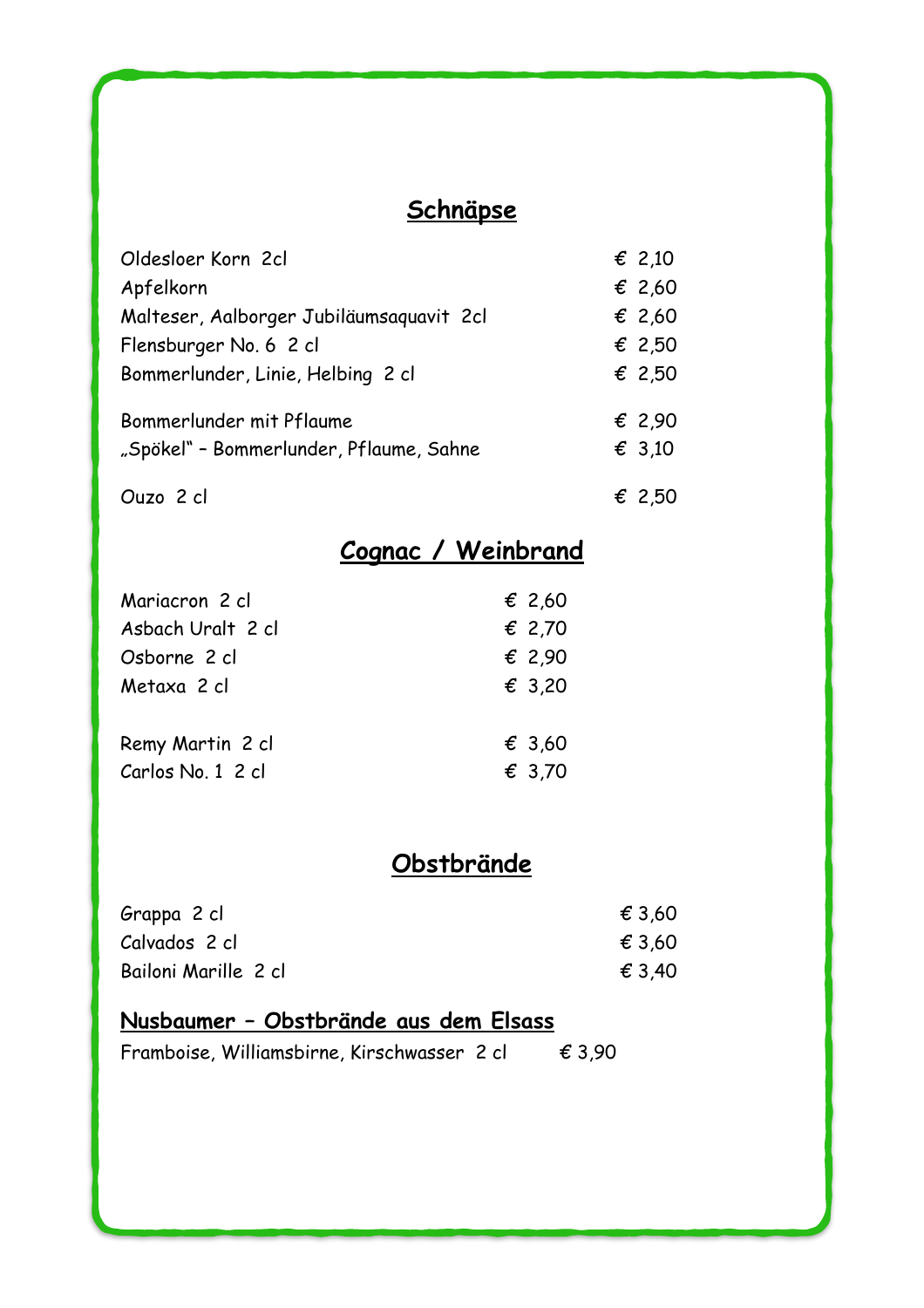# **Liköre**

### **Diverse Liköre 2 cl** € 2,70

Amaretto, Bailey`s, Bailoni Marille, Cointreau, Grand Manier, Kaluha, Malibu, Sambuca, Southern Comfort, Drambuie, Tia Maria

# **Spirituosen**

| Flensburger Rum 2 cl               | € 2,50 |
|------------------------------------|--------|
| Myer's Rum 2 cl                    | € 3,10 |
| Bacardi 2 cl                       | € 2,70 |
| Havanna Club gold 2 cl             | € 3,50 |
| Gin Gordon's dry 2 cl              | € 2,70 |
| Gin Bombay Saphir, Hendrick`s 2 cl | € 3,60 |
| Vodka Smirnoff 2 cl                | € 2,70 |
| Ballantines 2 cl                   | € 2,90 |
| Dimple 2 cl                        | € 3,60 |
| Chivas Regal 2 cl                  | € 4,10 |
| Jim Beam 2 cl                      | € 3,10 |
| Jack Daniels 2 cl                  | € 3,60 |
| Tullamore Dew, Glennfiddich 2 cl   | € 3,50 |
| Pernod 2 cl                        | € 2,80 |